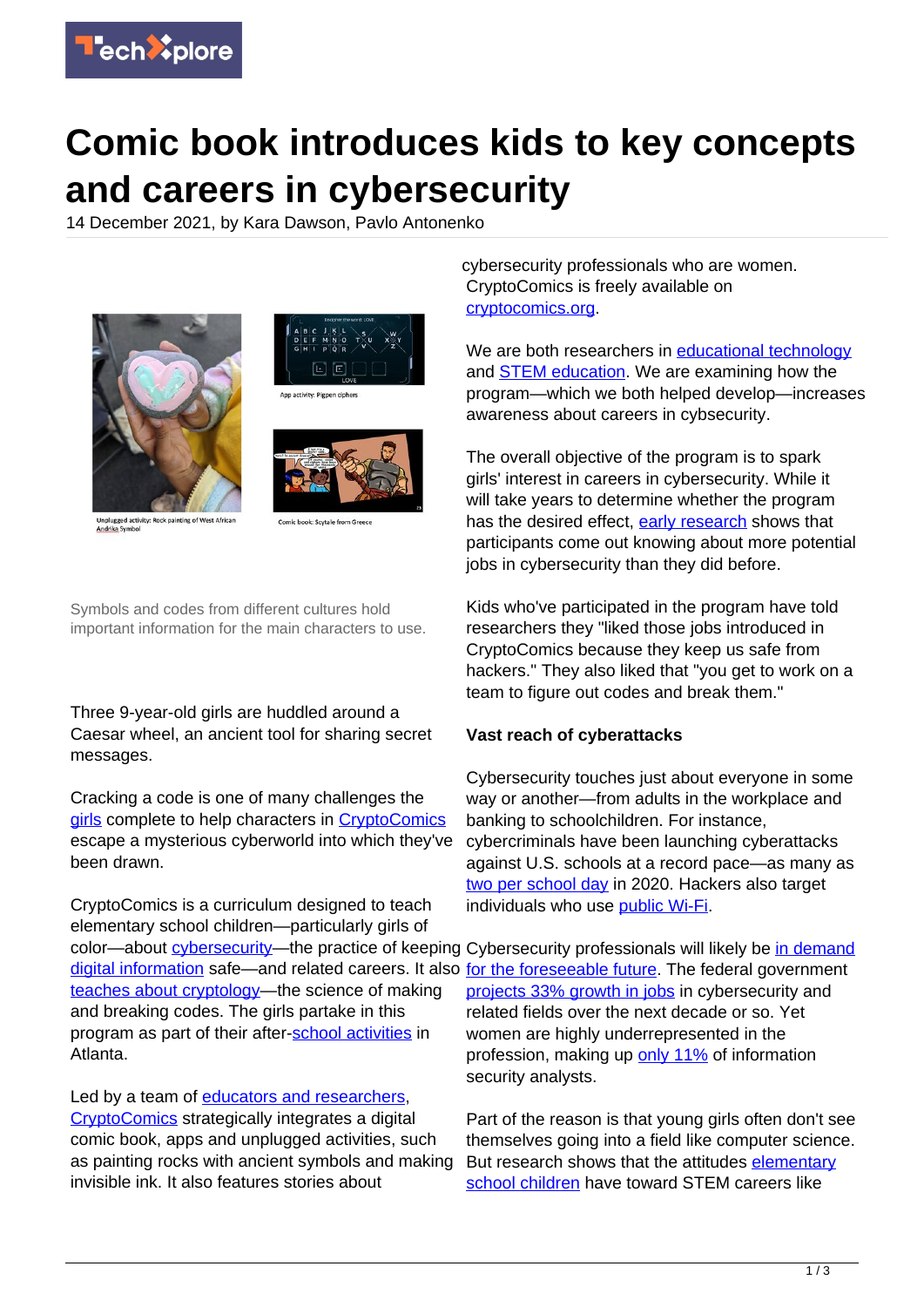

cybersecurity [can be changed.](https://doi.org/10.1007/s10758-018-9358-z) CryptoComics was designed to bring cybersecurity learning and career division of the U.S. Navy in which female awareness to third to fifth grade girls through an engaging after-school curriculum.

The comic book, designed by media artist **D.A.** [Jackson,](https://www.linkedin.com/in/d-a-jackson-a5933ba/) begins when three friends—Akila, Carly and Bai—find a West African souvenir box belonging Activities are grounded in symbols from different to Akila's grandma. Akila takes a picture of the box with her tablet. Suddenly, she and her friends are sucked into a mysterious cyberworld.





Social engineering tactics are a gateway for hackers to get private information.

As Akila narrates the story, students follow the girls and her little brother, Jabari, who communicates with the girls through the tablet. They crack codes and ciphers and solve puzzles. They also learn the history of cryptology and basics of cybersecurity to help the girls escape the cyberworld.

The six chapters of the comic book progress from basic information about codes and symbols to current cybersecurity practices such as creating safe passwords. Children explore important historical developments in cryptology approaches and technologies like the [Navajo Code Talkers](https://www.intelligence.gov/index.php/people/barrier-breakers-in-history/453-navajo-code-talkers) and the [WAVES program](https://www.britannica.com/topic/WAVES-United-States-naval-organization). The Navajo Code Talkers were U.S. Marines of Navajo descent who used their native language to send secret messages over radio waves during WWII. WAVES—Women

Accepted for Voluntarily Emergency Service—was a cryptologists worked during WWII.

Children also use a variety of ciphers and codes to encrypt and decrypt information. This helps the comic book characters during their cyberadventure. cultures such as a scytale from Greece, pictograms from West African and Native American culture and [Freemason Pigpen ciphers.](https://cyber.org/news/home-activity-encryption-pigpen-cipher)

The curriculum culminates with games and simulations in which the children learn about cybersecurity. They learn to defend their device against the person who hacked Akila's tablet. They learn about safe password practices and how to protect themselves from [brute force](https://www.imperva.com/learn/application-security/brute-force-attack/) password cracking—that is, using a program or guesswork to try every possible password combination; [phishing](https://www.scamwatch.gov.au/types-of-scams/attempts-to-gain-your-personal-information/phishing) [scams](https://www.scamwatch.gov.au/types-of-scams/attempts-to-gain-your-personal-information/phishing) that use fake emails to get people to click on malicious links; and [social engineering](https://www.webroot.com/us/en/resources/tips-articles/what-is-social-engineering) attacks.

For example, the comic book characters learn about social engineering when they go back in time to the British Government Code and Cypher School—now known as **GCHQ**. This is where they meet a [WAVES](https://www.britannica.com/topic/WAVES-United-States-naval-organization) servicewoman named Dorothy who turns out to be Akila's grandma. They also meet [Alan Turing,](https://www.nytimes.com/2019/06/05/obituaries/alan-turing-overlooked.html) a real-life WWII cryptoanalyst.

Dorothy, Alan and the comic book characters work to crack a briefcase password using a letter found on a spy. Meanwhile, students participating in the curriculum work to crack the code via a simulation. Students learn that social engineering is a process hackers use to figure out passwords based on personal information such as a birth dates or names of family members.

## **Preparing for cybersecurity careers**

Over 200 elementary school-age students—73% girls—from diverse backgrounds in 16 after-school programs across the Southeastern U.S. have participated in [CryptoComics](https://stemforall2021.videohall.com/presentations/1925). [Preliminary research](http://cryptocomics.org/research/), which we oversaw, has found that children enjoy the curriculum, learn how to encrypt and decrypt information in different ways and demonstrate awareness of cybersecurity professions. They also